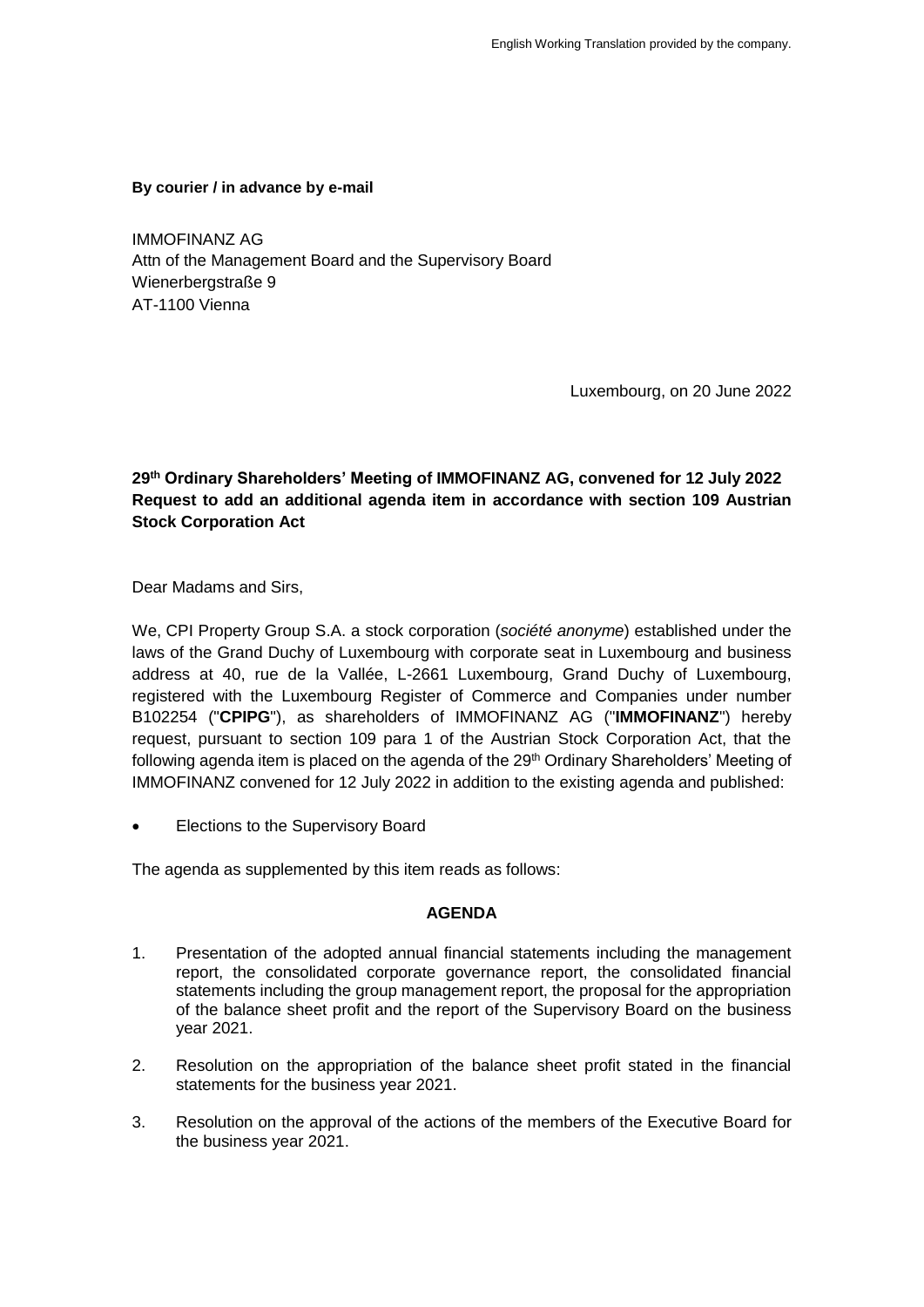- 4. Resolution on the approval of the actions of the members of the Supervisory Board for the business year 2021.
- 5. Resolution on the remuneration of the Supervisory Board members.
- 6. Election of the auditor for the individual and consolidated financial statements for the business year 2022.
- 7. Resolution on the remuneration report for the remuneration of the members of the Executive Board and the Supervisory Board for the business year 2021.
- 8. Resolution on authorisations of the Executive Board for the repurchase and sale of treasury shares other than via the stock exchange or via a public offering, also with an authorisation of the Executive Board to exclude the shareholders´ rights to a pro-rata disposal of their shares as well as to a pro-rata purchase of shares (exclusion of subscription rights) and the authorisation of the Executive Board to redeem treasury shares.
- 9. Resolution on the authorisation of the Executive Board to issue convertible bonds and regarding conditional capital.

Authorisation of the Executive Board to issue convertible bonds and exclusion of the shareholders' subscription rights, together with the revocation of the existing authorisation to issue convertible bonds in the unused amount as well as conditional increase of the share capital (section 159 para 2 item 1 Austrian Stock Corporation Act) and cancellation of existing conditional capitals in the unused amount as resolved upon at the shareholder's meetings (i) of 11 May 2018 (Article 4 para (5) of the Articles of Association), (ii) of 02 October 2009 (amended by resolution of 01 December 2015) (Article 4 para (7) of the Articles of Association), (iii) of 28 September 2011 (amended by resolution of 01 December 2015) (Article 4 para (9) of the Articles of Association) and (iv) of 01 December 2015 (Article 4 para (10) of the Articles of Association) as well as corresponding amendments to the Articles of Association in Article 4 (Registered Capital and Shares), respectively.

- 10. Resolution on a new authorisation of the Executive Board to increase the share capital pursuant to section 169 Austrian Stock Corporation Act (authorized capital) against contributions in cash and/or in kind including the authorisation of the Executive Board to exclude the shareholders' subscription rights, together with the revocation of the authorisation granted to the Executive Board to increase the share capital (authorized capital) in the unused amount and together with the related amendments to the Articles of Association in section 4 (Registered Capital and Shares).
- 11. Resolution on the remuneration policy for the Executive Board.
- 12. Elections to the Supervisory Board.

Attached in Annex 1 is the **proposed resolution** on the requested agenda item together with the **reasoning** and attached in Annex 2 is the **declaration** (section 87 para 2 Austrian Stock Corporation Act) of the person proposed for election.